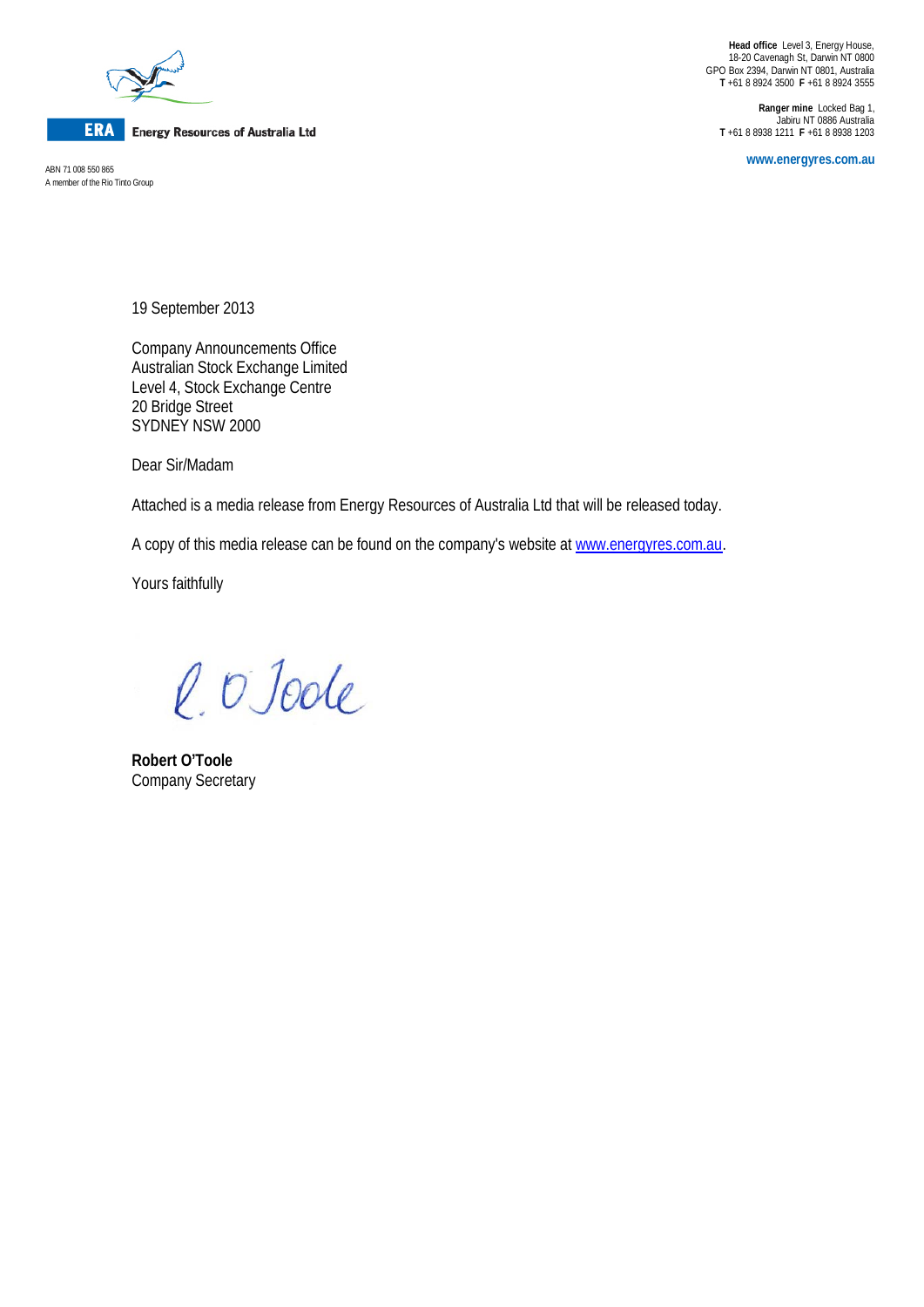

**Ranger mine** Locked Bag 1, Jabiru NT 0886 Australia **T** +61 8 8938 1211 **F** +61 8 8938 1203

**www.energyres.com.au** ABN 71 008 550 865

A member of the Rio Tinto Group

**19 September 2013**

# **Media release**

## **New Brine Concentrator significantly improves water management capability at Ranger uranium mine**

**\_\_\_\_\_\_\_\_\_\_\_\_\_\_\_\_\_\_\_\_\_\_\_\_\_\_\_\_\_\_\_\_\_\_\_\_\_\_\_\_\_\_\_\_\_\_\_\_\_\_\_\_\_\_\_\_\_\_\_\_\_\_\_\_\_\_\_\_**

Energy Resources of Australia Ltd (ERA) today unveiled a new \$220 million Brine Concentrator facility, bringing world's best practice water management and treatment technology to the Ranger uranium mine in Jabiru.

The Brine Concentrator uses internationally proven technology to treat industrial process waters to extremely high standards through a process of heating and evaporative cooling.

It has the capacity to produce 1.83 billion litres of clean distilled water each year.

The Brine Concentrator will be used to manage and reduce ERA's process water inventories, and will play an integral part in progressive rehabilitation activities at Ranger.

Northern Territory Chief Minister Adam Giles and the Minister for Mines and Energy, Willem Westra van Holthe, attended the opening ceremony at the Ranger mine site. Mr Giles said "ERA had continued to demonstrate the highest commitment to environmental protection".

"The construction and successful commissioning of the \$220 million Brine Concentrator is further evidence of ERA's focus on meeting its commitments to protect the environment, and progressively rehabilitate the Ranger mine site," Mr Giles said.

ERA Chief Executive Rob Atkinson said the Brine Concentrator was the central piece of a detailed, long-term water management strategy.

Mr Atkinson said. "We have listened to the concerns of the Mirarr and other key stakeholders and the opening of the Brine Concentrator marks a very significant step forward in demonstrating our ability to treat large quantities of water effectively."

The Brine Concentrator has been manufactured and supplied by HPD, a subsidiary of Veolia Water Solutions and Technologies and Hatch Pty Ltd was the EPCM contractor. Downer EDI Limited has undertaken the construction phase of the project.